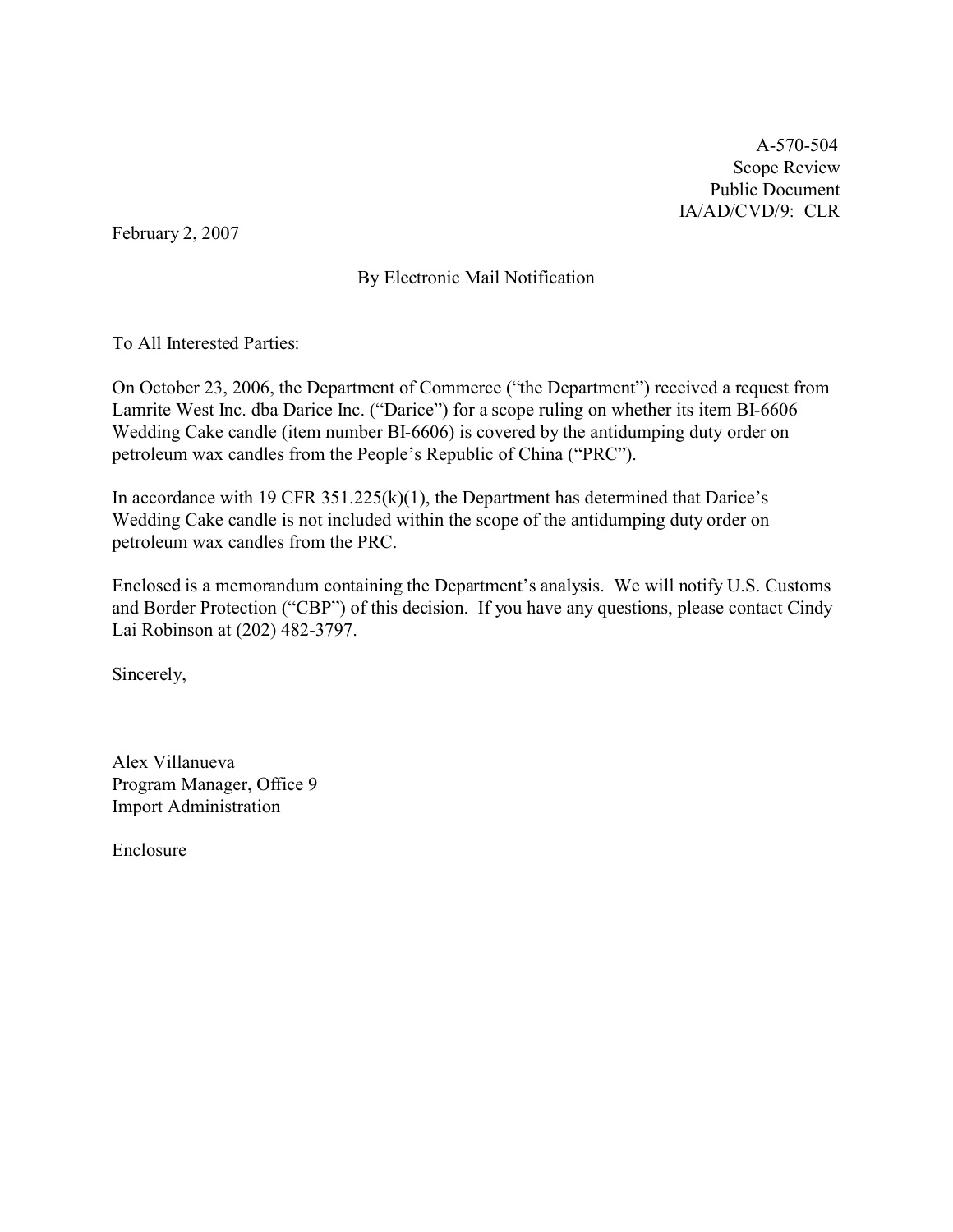A-570-504 Scope Review Public Document IA/AD/CVD/9: CLR

| DATE:                  | February 2, 2007                                                                                                                                             |
|------------------------|--------------------------------------------------------------------------------------------------------------------------------------------------------------|
| <b>MEMORANDUM FOR:</b> | Stephen J. Claeys<br><b>Deputy Assistant Secretary</b><br>for Import Administration                                                                          |
| FROM:                  | James C. Doyle<br>Office Director<br>AD/CVD Operations, Office 9                                                                                             |
| <b>SUBJECT:</b>        | Final Scope Ruling: Antidumping Duty Order on Petroleum Wax<br>Candles From the People's Republic of China (A-570-504):<br>Lamrite West Inc. dba Darice Inc. |

#### **Summary**

On October 23, 2006, the Department of Commerce ("the Department") received a request from Lamrite West Inc. dba Darice Inc. ("Darice") for a scope ruling to determine whether its Wedding Cake candle (item number BI-6606) is covered by the antidumping duty order on petroleum wax candles from the People's Republic of China ("PRC"). See Antidumping Duty Order: Petroleum Wax Candles from the People's Republic of China, 51 FR 30686 (August 28, 1986) ("Order"). In accordance with 19 CFR 351.225(k)(1), the Department finds that Darice's "Wedding Cake" candle falls outside the scope of the Order.<sup>1</sup>

### **Background**

On October 23, 2006, the Department received a letter from Darice requesting a scope ruling on its Wedding Cake candle (item number BI-6606) that, according to Darice, it advertises in its Victoria Lynn Wedding Collection. No parties submitted any comments on Darice's scope ruling request. Darice did not submit any additional comments.

### **Darice's Scope Request**

Darice argues that its Wedding Cake candle should not be included within the scope of the Order because the candle is shaped in the form of an identifiable object, a recognizable three-tiered

 $<sup>1</sup>$  The Department has developed an internet website that allows interested parties to access prior scope</sup> determinations regarding the Order. This website lists all scope determinations from 1991 to the present. It can be accessed at http://ia.ita.doc.gov/download/candles-prc-scope/index, and will be updated periodically to include newly issued scope determinations.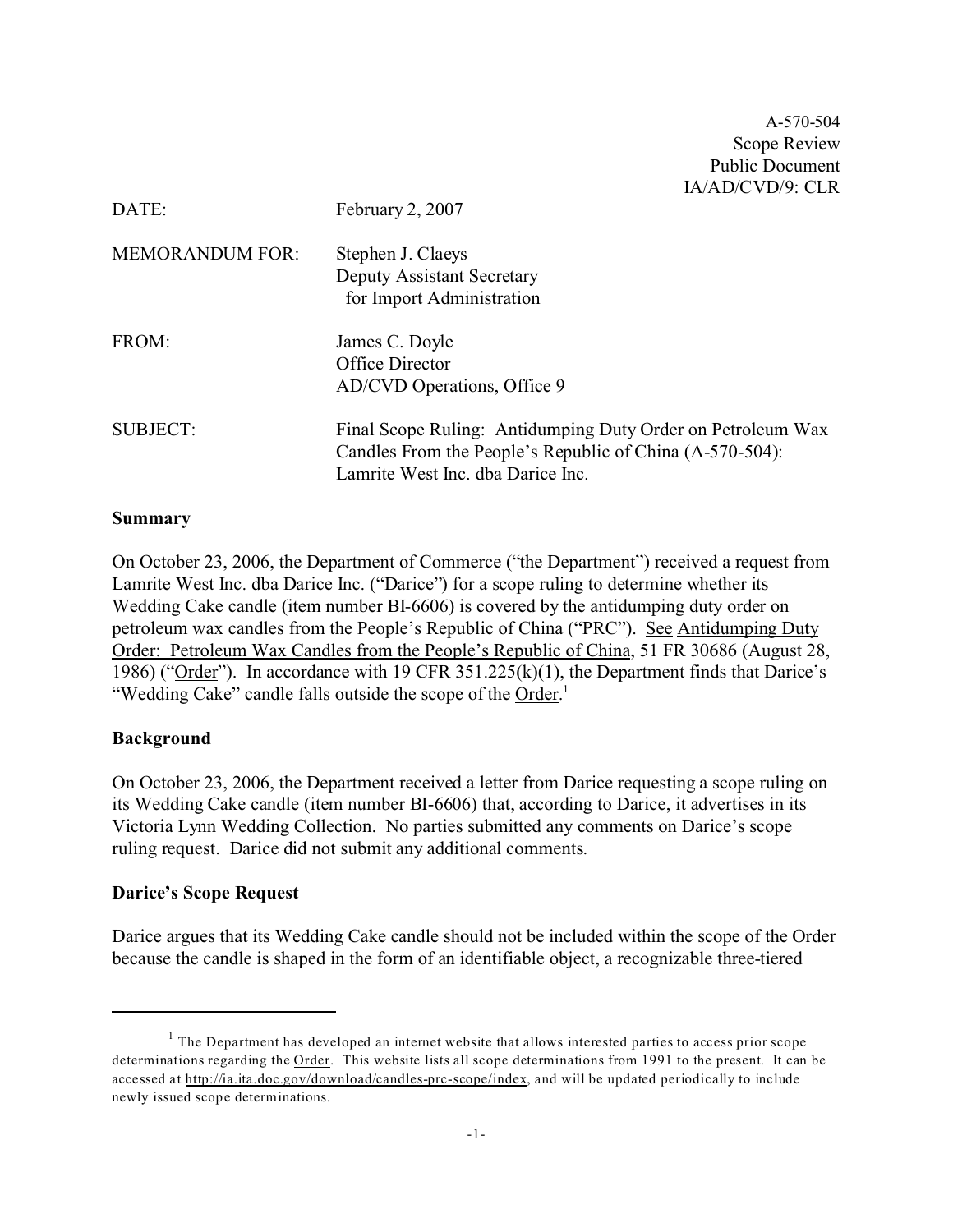wedding cake with elaborate decorations that can be identified as a traditional white wedding cake from multiple angles, and it is marketed under its Victoria Lynn Wedding Collection.

Darice notes that its Wedding Cake candle is made of 100 percent paraffin wax. This candle consists of a series of three-tiered rounds stacked onto each other. It is colored completely white, decorated with many elaborate frills both on the sides and at the base of each of the three-tiered rounds, wrapped in cellophane, and tied with a ribbon bow. Darice indicates that its candle is classified under HTSUS Number 3406.00.0000.

Darice argues that its Wedding Cake candle is neither a taper, spiral, straight sided dinner candle, round, column, pillar, or votive. Rather, Darice claims that this candle is: (1) in the shape of a recognizable three tiered wedding cake and is identifiable from multiple angles; (2) decorated with elaborate flowers and icing on the cake that can be identified as a traditional white wedding cake; (3) marketed under its Victoria Lynn Wedding Collection; (4) intended to be used as decorative accents for Weddings and Bride/Groom functions. Thus, Darice argues that its candle should not be included within the scope of the Order.

Darice also submitted a sample of its Wedding Cake candle.

## **The Petitioner's Comments**

The Petitioner, the National Candle Association ("NCA"), did not submit any comments regarding the Darice's scope ruling request.

# **Legal Framework**

The regulations governing the Department's antidumping scope determinations are found at 19 CFR 351.225(2006). On matters concerning the scope of an antidumping duty order, the Department first examines the descriptions of the merchandise contained in the petition, the initial investigation, and the determinations of the Secretary (including prior scope determinations) and the U.S. International Trade Commission ("ITC"). This determination may take place with or without a formal inquiry. If the Department determines that these descriptions are dispositive of the matter, the Department will issue a final scope ruling as to whether or not the subject merchandise is covered by the order. See 19 CFR 351.225(k)(1).

Conversely, where the descriptions of the merchandise are not dispositive, the Department will consider the five additional factors set forth at 19 CFR 351.225(k)(2). These criteria are: (1) the physical characteristics of the merchandise; (2) the expectations of the ultimate purchasers; (3) the ultimate use of the product; (4) the channels of trade in which the product is sold; and (5) the manner in which the product is advertised and displayed. The determination as to which analytical framework is most appropriate in any given scope inquiry is made on a case-by-case basis after consideration of all evidence before the Department.

In the instant case, the Department has evaluated the Darice's request in accordance with 19 CFR  $351.225(k)(1)$  and finds that the descriptions of the products contained in the petition, the initial investigation, and the determinations of the Secretary (including prior scope determinations) and the ITC are dispositive with respect to Darice's Wedding Cake candle. Therefore, for these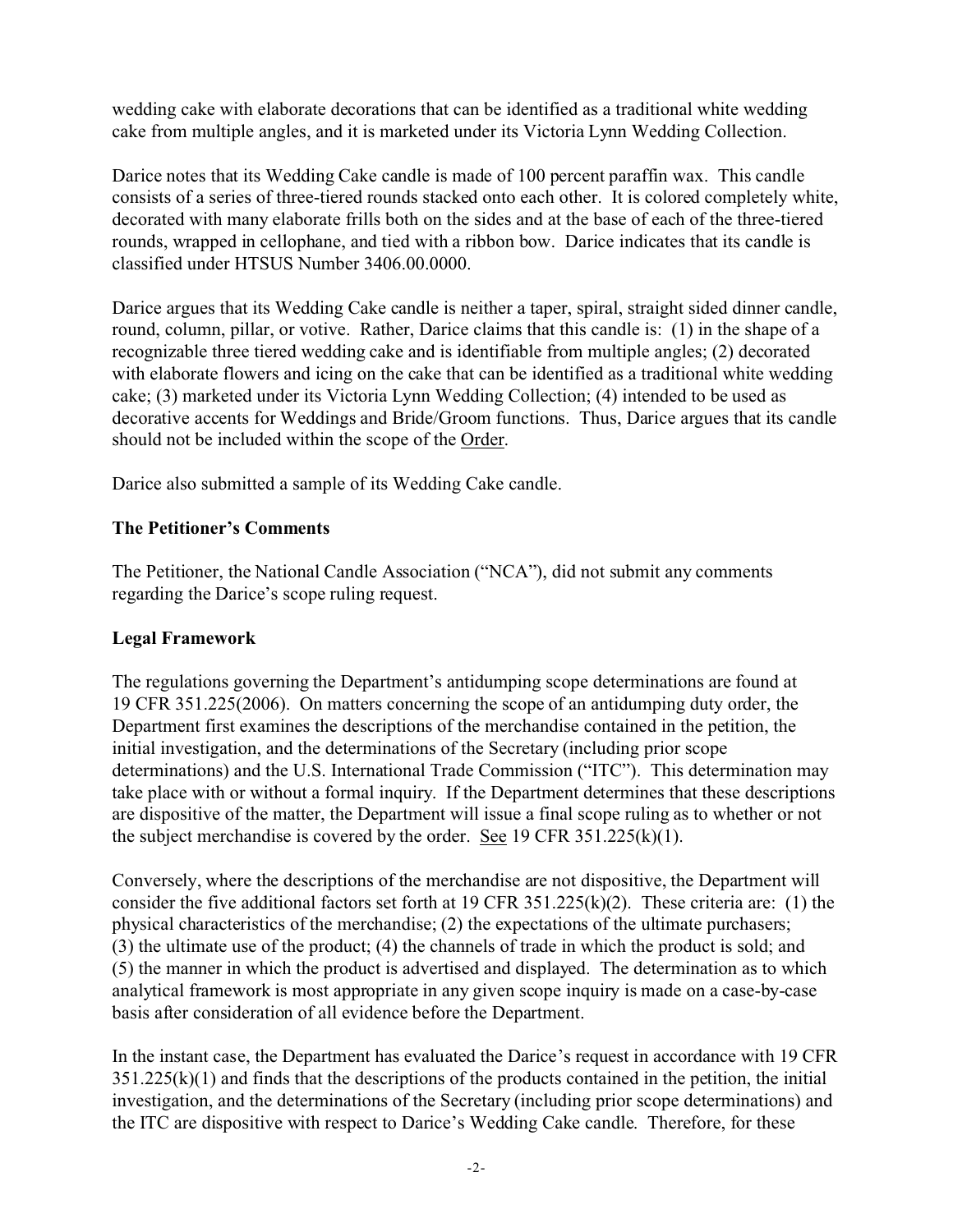candles, the Department finds it unnecessary to consider the additional factors set forth at 19 CFR 351.225(k)(2).

Documents and parts thereof from the underlying investigation that the Department deemed relevant to this scope ruling were made part of the record of this determination and are referenced herein. Documents that neither the Department nor the parties placed on the record do not constitute part of the administrative record for this scope determination.

In its petition of September 4, 1985, the NCA requested that the investigation cover:

{c}andles {which} are made from petroleum wax and contain fiber or paper-cored wicks. They are sold in the following shapes: tapers, spirals, and straight-sided dinner candles; rounds, columns, pillars; votives; and various wax-filled containers. These candles may be scented or unscented ... and are generally used by retail consumers in the home or yard for decorative or lighting purposes.

See Antidumping Petition (September 4, 1985), at 7.

The Department defined the scope of the investigation in its notice of initiation. This scope language carried forward without change through the preliminary and final determinations of sales at less than fair value and the eventual antidumping duty order:

{c}ertain scented or unscented petroleumwax candles made from petroleum wax and having fiber or paper-cored wicks. They are sold in the following shapes: tapers, spirals, and straight-sided dinner candles; rounds, columns, pillars, votives; and various wax-filled containers.

See Petroleum Wax Candles from the People's Republic of China: Initiation of Antidumping Duty Investigation, 50 FR 39743 (September 30, 1985); Petroleum Wax Candles from the People's Republic of China: Preliminary Determination of Sales at Less Than Fair Value, 51 FR 6016 (February 19, 1986); Petroleum Wax Candles from the People's Republic of China: Final Determination of Sales at Less Than Fair Value, 51 FR 25085 (July 10, 1986) ("Final Determination"); and Order.

The ITC adopted a similar definition of the "like product" subject to its determinations, noting that the investigations did not include "birthday, birthday numeral and figurine type candles." See Candles from the People's Republic of China: Determination of the Commission in Investigation No. 731-TA-282 (Final), Publication 1888 (August 1986) ("ITC Determination"), at 4, note 5, and A-2.

Also of relevance to the present scope inquiry are the Department's instructions to the U.S. Customs Service (now renamed U.S. Customs and Border Protection ("CBP")) (see Letter from the Director, Office of Compliance, to Burditt, Bowles & Radzius, Ltd., July 13, 1987) ("CBP Notice") issued in connection with a July 1987 scope determination concerning an exception from the Order for novelty candles, which states: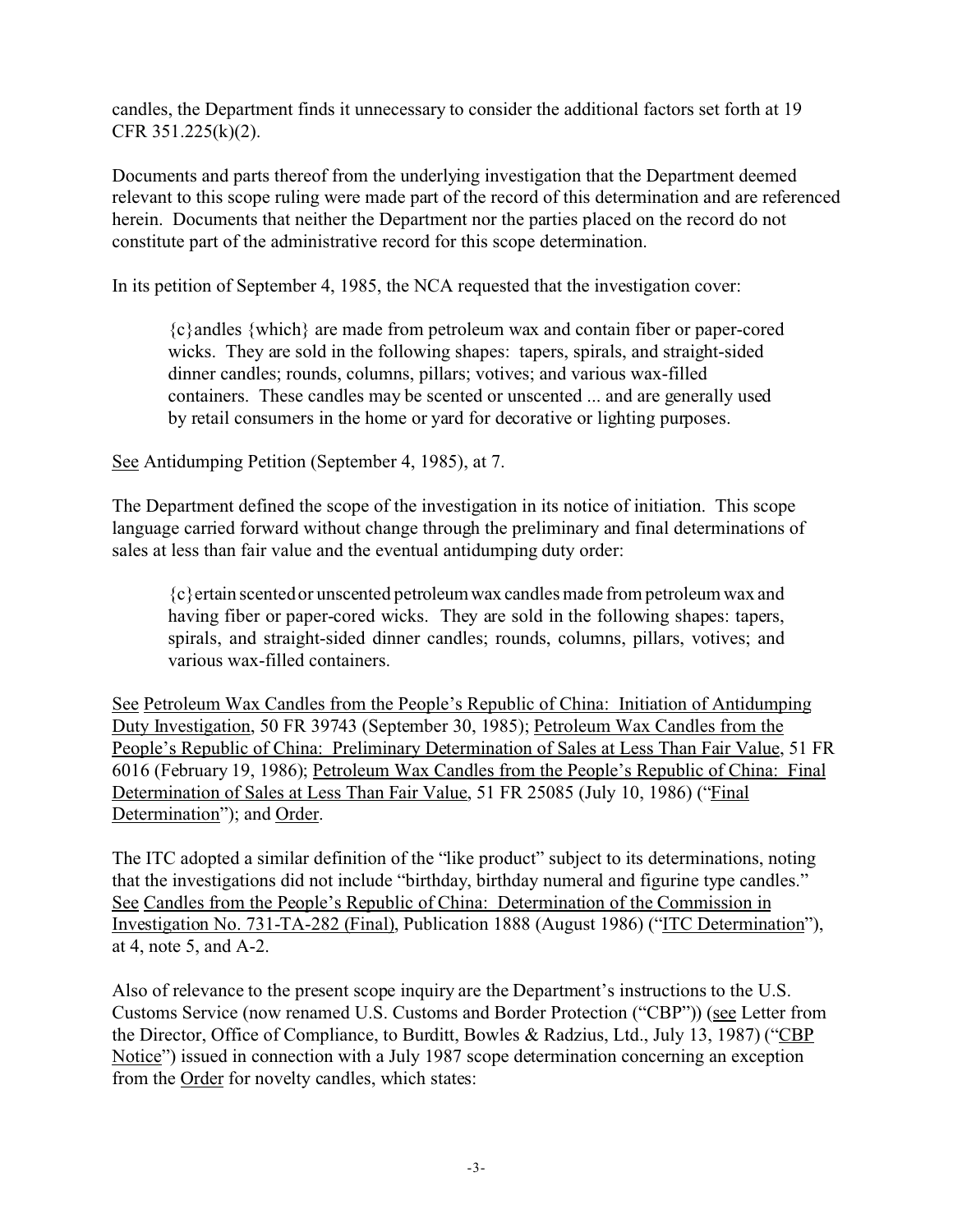The Department of Commerce has determined that certain novelty candles, such as Christmas novelty candles, are not within the scope of the antidumping duty order on petroleum-wax candles from the People's Republic of China (PRC). Christmas novelty candles are candles specially designed for use only in connection with the Christmas holiday season. This use is clearly indicated by Christmas scenes and symbols depicted in the candle design. Other novelty candles not within the scope of the order include candles having scenes or symbols of other occasions (e.g., religious holidays or special events) depicted in their designs, figurine candles, and candles shaped in the form of identifiable objects (e.g., animals or numerals).

### See CBP Notice (emphasis added).

In November 2001, the Department changed its practice on the issue of candle shapes. See Final Scope Ruling – Antidumping Duty Order on Petroleum Wax Candles From the People's Republic of China (A-570-504); J.C. Penney (November 9, 2001) ("J.C. Penney Ruling"). In this ruling, the Department reviewed the text of the scope of the Order, beginning with the text of the first sentence of the scope which covers " $\{c\}$  ertain scented or unscented petroleum wax candles made from petroleum wax and having fiber or paper-cored wicks." See Order. The text following this broad inclusive sentence provides a list of shapes; this list is not modified by any express words of exclusivity. The result of our prior practice of not including within the scope of the Order candles of a shape other than those specifically listed in the Order was inconsistent with the fact that the candles were "scented or unscented petroleum wax candles made from petroleum wax and having fiber or paper-cored wicks."<sup>2</sup> In the J.C. Penney Ruling, the Department determined to revise this practice because it had the effect of narrowing the broad coverage of the first sentence of the Order's scope. The list of shapes in the second sentence of the Order's scope does not provide a textual basis for such a narrowing of the coverage of the first sentence of the Order's scope. Accordingly, to give full effect to the first sentence of the inclusive language of the scope, the Department now will normally evaluate whether candles of a shape not listed by the inclusive language of the Order's scope are scented or unscented petroleum wax candles made from petroleum wax and having fiber or paper-cored wicks.

This approach of evaluating such candles in light of the entire text of the Order's scope is in keeping with the opinion of the Court of International Trade ("CIT"), noting that a better approach in scope rulings is to avoid subjective issues of intent and, instead, look to the petition's language to determine whether the class or kind of merchandise at issue was expressly included. Duferco Steel, Inc. v. United States, 146 F. Supp. 2d 913 (May 29, 2001) ("Duferco Steel"). Such an approach is a departure from past CIT precedent that required the Department to give ample deference to the petitioner's intent when examining a petition's description of the subject merchandise. See, e.g., Torrington Co. v. United States, 995 F. Supp. 117, 121 (CIT 1998).

 $2 \text{ See, e.g., Final Scope Ruling - Antidumping Duty Order on Petroleum Wax Candles From the People's}.$ Republic of China (A-570-504); Endar Corp. (January 11, 2000) ("Endar") (the Department found a "dragonfly" candle, in the shape of a rough-hewn stone with a dragonfly carved on top, to not be within scope because it is of a shape not listed by the scope), and Final Scope Ruling – Antidumping Duty Order on Petroleum Wax Candles From the People's Republic of China (A-570-504); American Drug Stores, Inc. (March 16, 1998) (the Department found a sphere or ball-shaped candle to not be within scope because it is a shape not listed by the scope).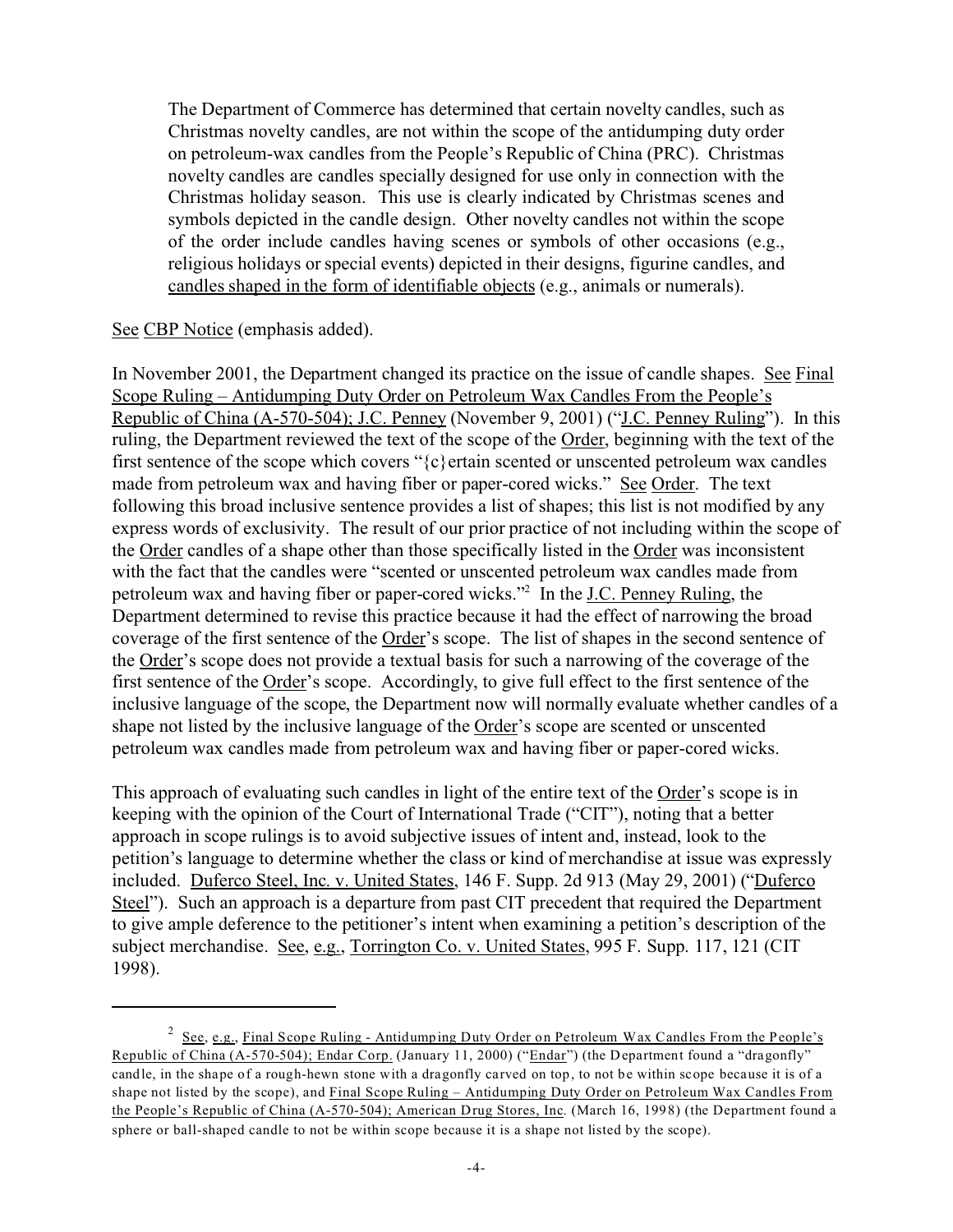Although the specific scope decision in Duferco Steel has been overturned by the United States Court of Appeals of the Federal Circuit ("CAFC") in Duferco Steel, Inc. v. United States, 296 F.3d 1087 (Fed. Cir. 2002) ("Duferco Steel II"), we do not believe that the CAFC's decision undermines the Department's decision in the J.C. Penney Ruling. The plain language of the scope of the Order clearly states "{c}ertain scented or unscented petroleum wax candles made from petroleum wax and having fiber or paper-cored wicks . . . sold in the following shapes: tapers, spirals, and straight-sided dinner candles; rounds, columns, pillars, votives; and various wax-filled containers" are included within the scope of the Order. Thus, the Order offers a descriptive list of the shapes of candles included within the Order, but, as the courts have recognized, there is no requirement that every single product covered must be identified in the scope. More specifically, the CAFC has stated that "the petitions that led to the issuance of the order did not need to specifically identify the {product} in order to cover {it}; our precedent, to say nothing of the regulations, makes clear that neither a petition nor an antidumping or countervailing duty order requires that level of specificity."<sup>3</sup> The CAFC further stated "{a}s a matter of law, a petition need not list the entire universe of products . . . in order {for the petition} to cover those products."<sup>4</sup> Thus, as applied to this **Order**, there is no requirement, nor is it possible, for all the shapes of candles to be listed.<sup>5</sup> In fact, if the list were exhaustive, there would have been no need for the Department to determine whether any other candle that was not explicitly listed as a shape in the scope of the Order. However, the Department did render the novelty candle exception that offered a narrowly construed exception, leaving all other petroleum wax candles from the PRC covered by the Order.

If the Department determines that the candle is made from petroleum wax and has a fiber or paper-cored wick, but the candle possesses characteristics set out in the CBP Notice, it will not fall within the scope of the Order. In order for a candle to qualify for the novelty candle exception, the characteristic which is claimed to render it a novelty candle (i.e., the shape of an identifiable object or a holiday-specific design) should be easily recognizable in order for the candle to merit not being included within the scope of the Order. Specifically, among other determining factors, the Department will examine whether the characteristic is identifiable from most angles and whether or not it is minimally decorative, e.g., small and/or singularly placed on the candle. If the identifiable object or holiday-specific design is not identifiable from most angles, or if the design or characteristic is minimally decorative, the Department may determine that the candle is included within the scope of the Order. See J.C. Penney Corp. Ruling; Final Scope Ruling – Antidumping Duty Order on Petroleum Wax Candles From the People's Republic of China (A-570-504); San Francisco Candle Co. (Feb. 12, 2001) ("SFCC"); and Endar. If a candle does not possess the characteristics set out in the July 1987 novelty candle exception, and it is a scented or unscented candle having fiber or paper-cored wick, the Department will determine that the candle is within the scope of the Order.

 $^{4}$  Id.

<sup>3</sup> Novosteel SA v. United States, 284 F.3d 1261, 1264 (Fed. Cir. 2002).

<sup>&</sup>lt;sup>5</sup> See Petroleum Wax Candles from China, USITC Pub. No. 3226 Investigation No. 731-TA-282 (Review) (August 1999) ("USITC Pub. No. 3226"), at 18 ("Candles come in a wide variety of shapes and sizes. Major U.S. candle manufacturers reportedly will offer 1,000 to 2,000 varieties of candles in their product lines.").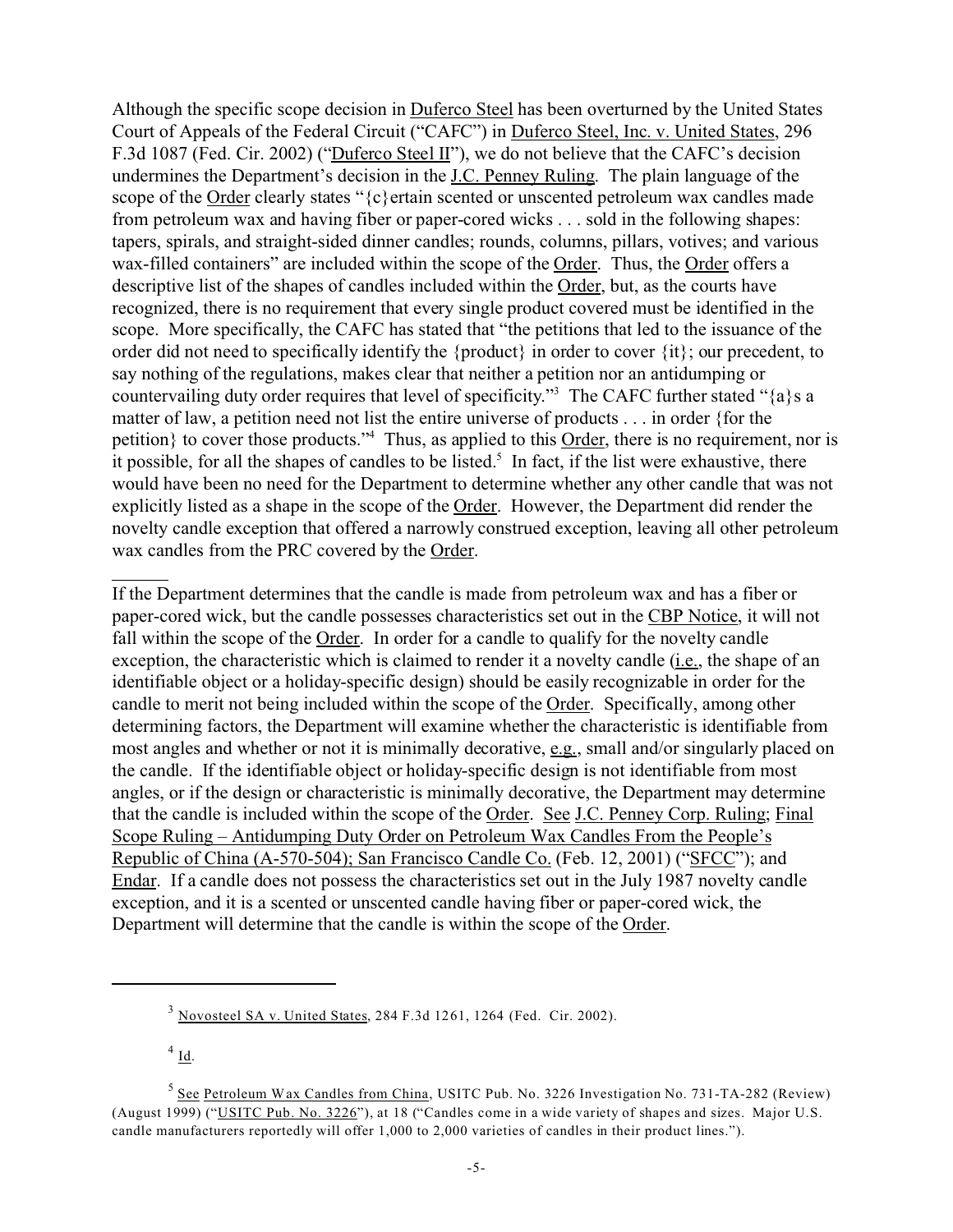## **Analysis**

We find that Darice's Wedding Cake candle is in the shape of an identifiable object, and therefore should not be included within the scope of the Order pursuant to the July 1987 novelty candle exception. See CBP Notice. Our analysis of this candle is set out more fully below.

Pursuant to the Department's change in practice, as described in the J.C. Penney Scope Ruling, if a candle is not in a shape specifically listed in the scope of the Order, it will not automatically be excluded from the scope of the Order. See J.C. Penney Scope Ruling. Instead, the Department will normally evaluate whether the candle is a scented or unscented petroleum wax candle made from petroleum wax and having a fiber or paper-cored wick.<sup>6</sup> The Darice's candle is a petroleum wax candle with what appears to be a fiber or paper-cored wick.<sup>7</sup> Therefore, we must evaluate whether the characteristics of this candle would exclude it from the scope of the Order pursuant to the novelty candle exception detailed in the CBP Notice and our interpretation set forth in the J.C. Penney Scope Ruling.

In analyzing Darice's candle, we first examined whether it had a shape that was specifically enumerated in the scope of the Order (i.e., tapers, spirals, straight-sided dinner candles, rounds columns, pillars, or votives). We find that the core of the product consists of three different sized rounds stacked onto each other in concentric tiers in a manner resembling a traditional threetiered cake. In addition, this candle is colored completely white, is decorated with many elaborate frills both on the sides and the base of each of the concentric, three-tiered rounds. Combining the design of the shape of the finished candle (i.e., three concentric tiered rounds), the elaborate designs and decorations on the sides and base of the rounds, and its white coloring, this candle is easily recognizable not only as a cake from multiple angles, but also specifically as a wedding cake. Accordingly, this candle meets the definition of an identifiable object pursuant to the 1987 novelty candle exception and therefore, should not be included within the Order.

This decision is consistent with the Department's ruling on Endar's Bond Cake candle, where the Department found that Endar's Bond Cake was outside the scope of the Order because the candle was recognized as an identifiable object (i.e., bundt cake) from multiple angles pursuant to the July 1987 novelty candle exception of the Order. See Final Scope Ruling–Antidumping Duty

 $6$  On October 6, 2006, the Department of Commerce published its final determination of circumvention of the antidumping duty order on petroleum wax candles from the PRC. The Department determined that mixed-wax candles composed of petroleum wax and more than 50 percent or more palm and/or other vegetable oil-based waxes (mixed-wax candles) are later-developed products of petroleum wax candles. In addition, the Department determined that mixed-wax candles containing any amount of petroleum are covered by the scope of the antidumping duty order on petroleum wax candles from the PRC. See Later-Developed Merchandise Anticircumvention Inquiry of the Antidumping Duty Order on Petroleum Wax Candles from the People's Republic of China: Affirmative Final Determination of Circumvention of the Antidumping Duty Order, 71 FR 59075 (October 6, 2006).

 $<sup>7</sup>$  Darice did not specify what type of wick is used in its Wedding Cake candle. However, Darice does not</sup> argue exclusion on the basis of the composition of the wick.